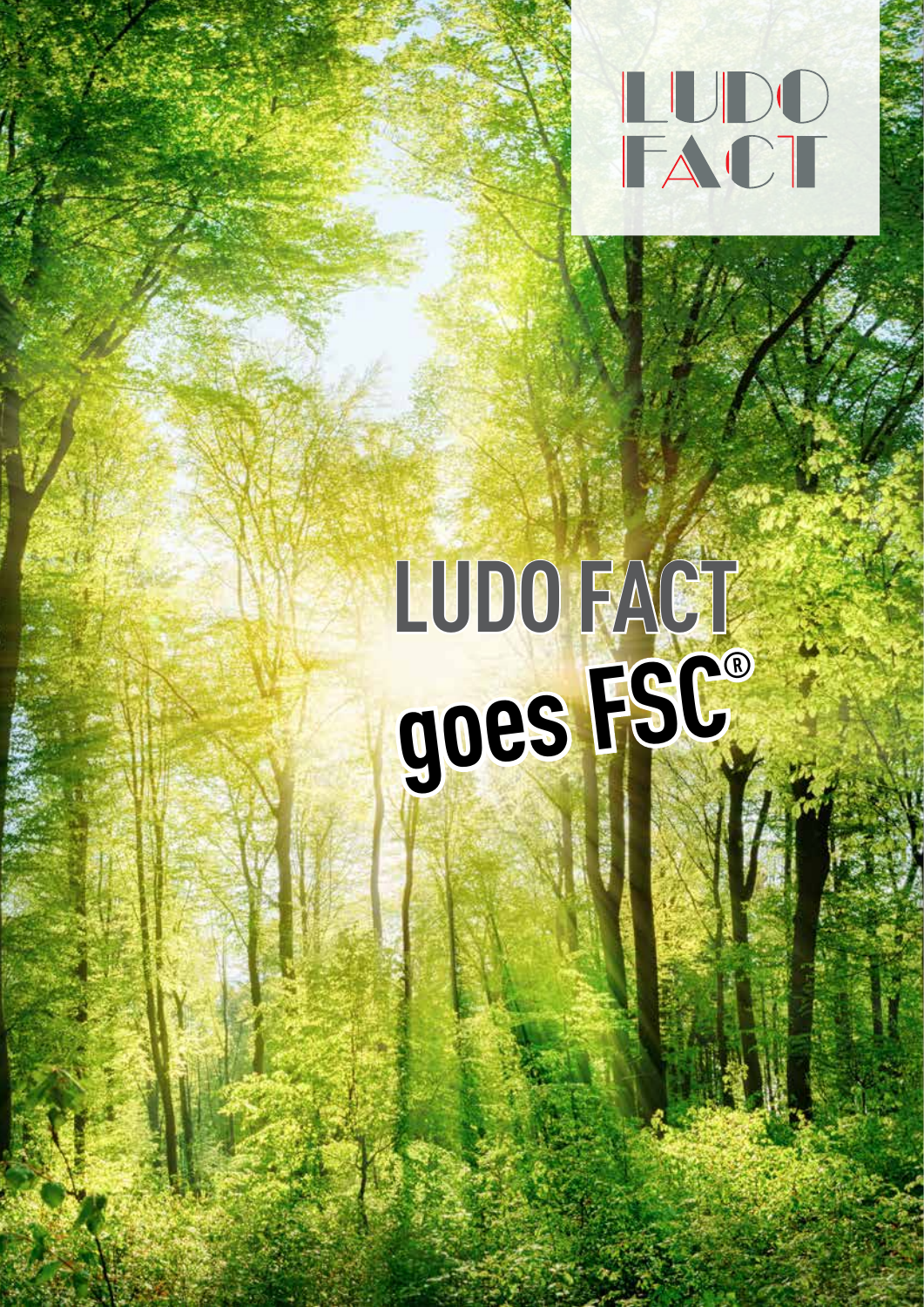Verehrter Kunde(in),

Sie haben bei uns ein Spiel aus FSC® zertifizierten Bestandteilen bestellt.

Dadurch müssen wir gewisse Regeln einhalten, die wir Ihnen folgend erläutern möchten.

Bitte platzieren sie auf Ihrer Spieleschachtel einen Platzhalter, wir werden das endgültige Logo dann bei Ludo Fact einsetzen

#### **Grafische Regeln für die Produktkennzeichnung:**

#### **1. Größe und Format:**

Mindestgröße für alle Produktkennzeichnungen. Alle Elemente müssen lesbar und das FSC-Logo min. 6 mm hoch sein:

> Standard Logo: Hochformat min. 17 mm Breite Querformat min. 12 mm Höhe

Standard label: Portrait min. 17 mm in width Landscape min. 12 mm in height



Wenn Sie das FSC Logo kleiner als die Standard-Größe platziert haben möchten, können wir dieses (aus Gründen der garantierten Lesbarkeit) nur in S/W oder Pantone 626 C (Sonderfarbe) umsetzen.

## **2. Farbe:**

In folgenden Farbvarianten darf das FSC-Produktkennzeichen verwendet werden:







## **3. Warenzeichenregistrierung nach Ländern:**

Bitte teilen Sie uns mit, in welchen Ländern Sie Ihre Spiele vertreiben werden.

Entsprechend werden wir das FSC-Logo mit <sup>®</sup> oder ™ kennzeichnen.

Dear customer,

you have ordered a game with FSC® certified components.

The use of the FSC label is subject to a certain set of rules which we would like to explain here.

Please put a placeholder on your game box, we will then insert the final label at Ludo Fact.

# **Design rules for labelling:**

## **1. Size and format of the on-product labels:**

Recommended minimum size for label with all elements. All elements shall be legible with a min. height of 6 mm for the FSC sign:



Mindesgröße der Logos Hochformat min. 9 mm Breite Querformat min. 6 mm Höhe



Minimum size for all labels Portrait min. 9 mm in width Landscape min. 6 mm in height

If you want the FSC marking to be placed smaller than the standard size, we can only print it (for reasons of guaranteed readability) in B/W or Pantone 626 C (special color).

# **2. Colour:**

FSC on-product lables may be used in following colour variations:



Grün (4c oder Pantone 626 C ) oder schwarz/weiß

green (4c or Pantone 626 C) or black and white

## **3. Trademark usage by country:**

Please let us know in which countries the game will be distributed.

We will create the FSC label with the respective marking.